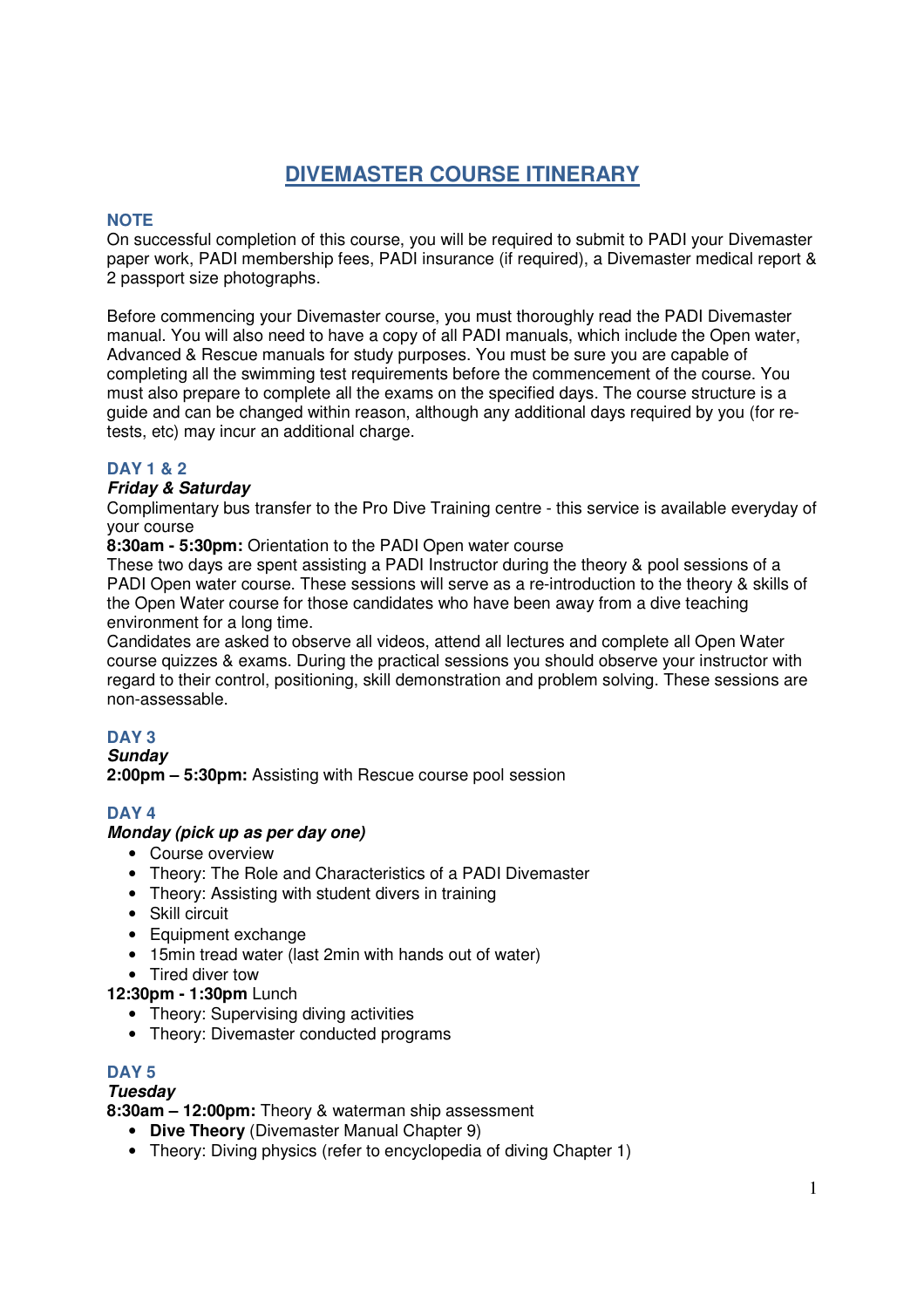- Theory: Physiology (refer to encyclopedia of diving Chapter 2)
- Theory: Equipment (refer to encyclopedia of diving Chapter 3)
- Theory: The recreational dive planner
- Theory: Diving skills and environment
- Theory: Risk management
- Theory: The business of diving
- 800m continuous snorkel swim (times under 17min should be achievable)
- 400m continuous unaided swim (times under 10min should be achievable)

# **Day 6**

#### **Wednesday**

**8:00am – 12:30pm:** Study/review

**12:30pm – 6:00pm:** Practical

• Evaluated pool session with Open water course (Day 1)

# **DAY 7**

# **Thursday**

**8:30am – 12:00pm:** Practical

- Pool session review/evaluation
- Evaluated pool session with Open water course (Day 2)
- Pool session review/evaluation

**12:00pm - 1:00pm:** Lunch

**1:00pm – 6:00pm:** Practical

• Evaluated pool session with Open water course (Day 1)

# **DAY 8**

# **Friday**

**8:30am – 2:00pm:** Practical

- Pool session review/evaluation
- Workshop 3 Discover Scuba Diving in confined water
- Evaluated pool session with Open water course (Day 2)
- **2:00pm 5:30pm:** Pool session review/evaluation
	- Exams, exam review

After examinations are complete time will be given to review exams and for further exam revision. Also your Instructor will conduct a review and evaluation of your pool session.

# **DAY 9, 10 & 11**

### **Saturday - Monday**

These days will be spent on the outer reef onboard our 3 day 2 night liveaboard trip. In this section of the course you will complete 5 evaluated training dives, assisting an Instructor with both open water and Advanced courses on the boat. During your 3 day 2 night trip you will also be evaluated on your Rescue skills and on other non-teaching Divemaster duties. Also you will have a dive site designated for your mapping exercise.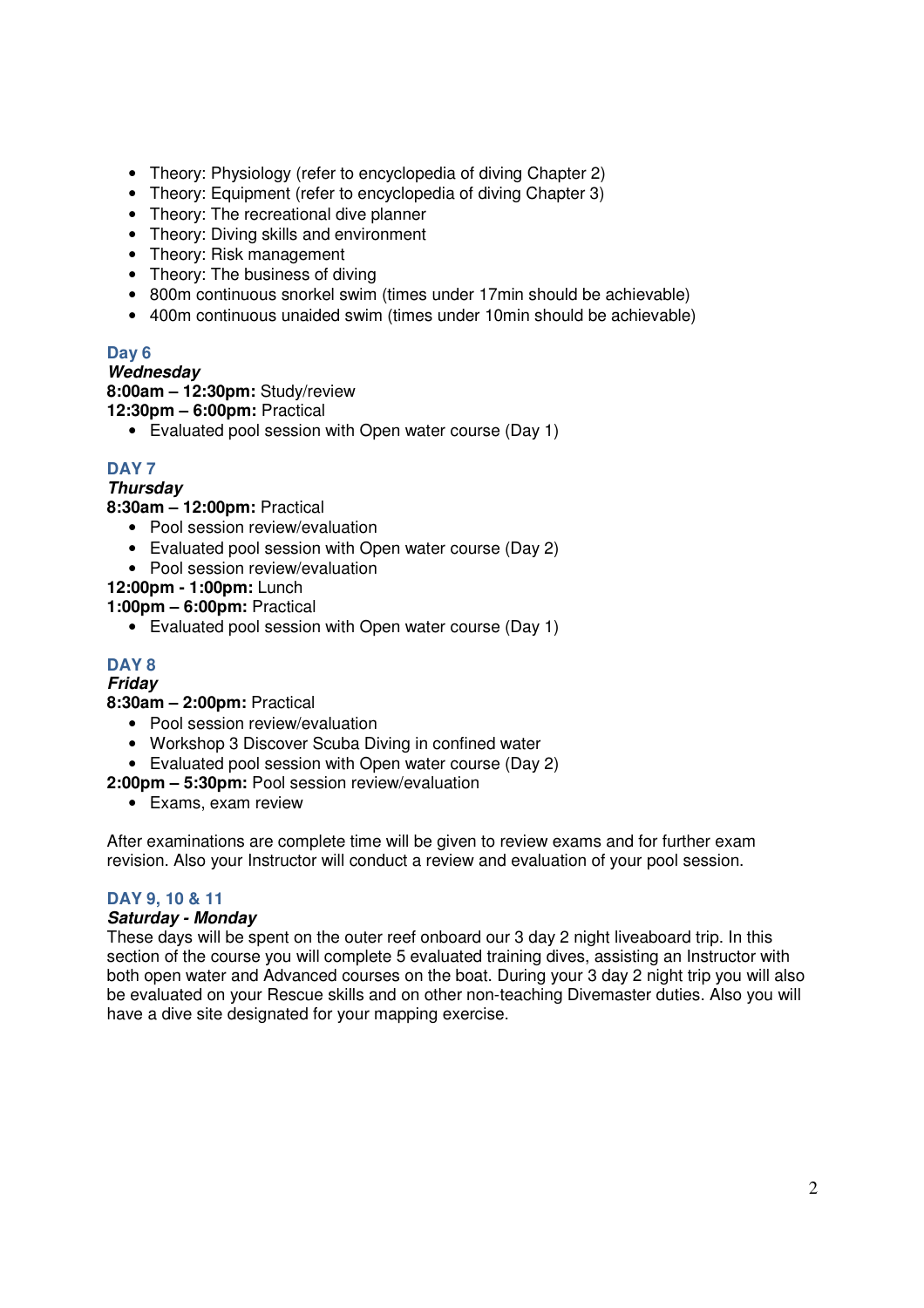# **DIVEMASTER BOAT TRAINING SCHEDULE**

#### **TRAINING SCHEDULE – TRIP 1:**

#### **BOAT DAY 1:**

- Dive 1: Evaluated training dive with Open water students (Open water training dive 1) : Rescue evaluation
- Dive 2: Evaluated training dive with Open water students (Open water training dive 2)
- Dive 3: Evaluated training dive with ADVANCED COURSE NAVIGATION DIVE
- Dive 4: Non-evaluated training dive with ADVANCED COURSE NIGHT DIVE

### **BOAT DAY 2:**

- Dive 1: Evaluated training dive with Open water students (Open water training dive 3)
- Dive 2: Evaluated training dive with Open water students (Open water training dive 4) After lunch start on mapping exercise for Gordon's Mooring
- Dive 3: Workshop 4: Discover Scuba Diving Program Additional Open Water Dive
- Dive 4: Non-evaluated training dive with newly certified divers

#### **BOAT DAY 3:**

- Dive 1: Skill 5 Deep Dive Scenario
- Dive 2: Free dive (make up dive if necessary)
- Dive 3: Skill 1 Dive Site set Up and Management Deck duties/surface supervision. DMT (under supervision) should be helping with back deck duties (ie logging divers in/out, filling tanks & other general duties that happen on this last dive to prepare the boat for departure from the reef)

### **DAY 12**

**Tuesday**  Time off to study for exams

### **DAY 13**

**Wednesday 8:30am – 12:00pm:** Study **12:00pm - 1:00pm:** Lunch **1:00pm – 6:00pm:** Practical

• Evaluated pool session with Open water course (Day 1)

# **DAY 14**

**Thursday** 

**8:30am – 2:00pm:** Practical

- Pool session review/evaluation
- Workshop 1 Scuba review in confined water
- Workshop 2 Skin Diver Course
- Evaluated pool session with Open water course (Day 2)

**2:00pm – 6:00pm:** Exams & exam review

After examinations are complete time will be given to review exams & sit re-tests if necessary. Additional time after exam revision & re-tests should be used for completion of dive site mapping exercise.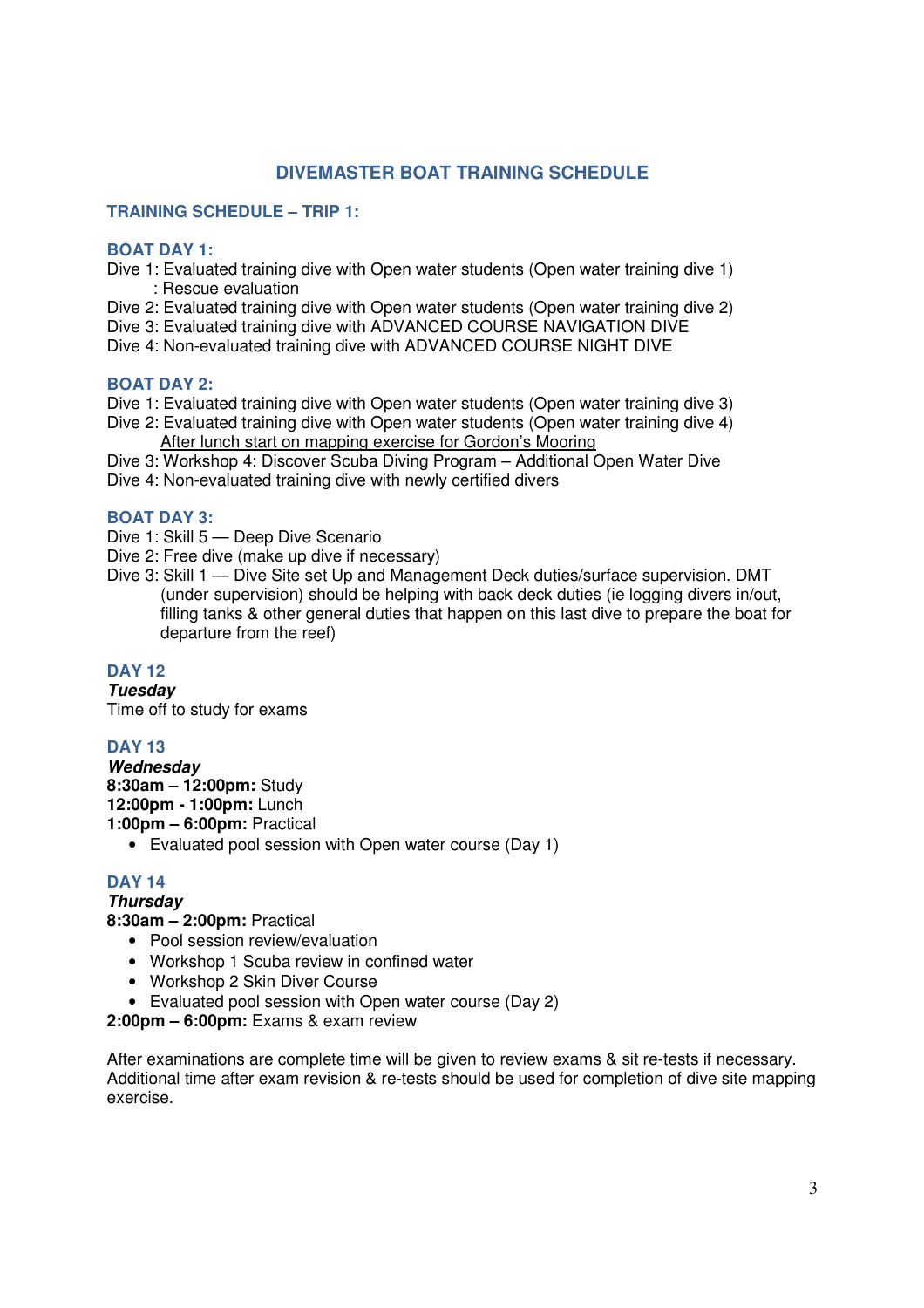#### **DAY 15, 16 & 17**

#### **Friday, Saturday & Sunday**

During your final 3 day 2 night trip you will be evaluated again on both teaching and non teaching Divemaster duties to complete your course requirements.

# **DIVEMASTER BOAT TRAINING SCHEDULE**

#### **TRAINING SCHEDULE – TRIP 2:**

#### **DAY 1:**

Dive 1: Evaluated training dive with Open water students (Open water training dive 1)

Dive 2: Evaluated training dive with Open water students (Open water training dive 2) Dive 3: Free dive

Dive 4: Supervised guiding of night divers

### **DAY 2:**

- Dive 1: Evaluated training dive with Open water students (Open water training dive 3)
- Dive 2: Evaluated training dive with Open water students (Open water training dive 4) After lunch continue on mapping exercise for Gordon's Mooring
- Dive 3: Skill 4 Search and Recovery Scenario & Knot tying
- Dive 4: Non-evaluated training dive with newly certified divers

### **DAY 3:**

- Dive 1: Free dive this dive can be used for any other scheduled training dives or make up dives
- Dive 2: Skill 3 Dive briefing
	- Workshop 5 Discover Local Diving
- Dive 3: Skill 1 Dive Site set Up and Management Deck duties/surface supervision. DMT (under supervision) should be helping with back deck duties (ie logging divers in/out, filling tanks & other general duties that happen on this last dive to prepare the boat for departure from the reef)

### **OTHER ASSESSMENTS:**

To assist you with understanding what a Divemaster does, during the assessment process, you should attend the initial briefing given to the certified divers by the Dive Supervisor at the beginning of each trip. Other than that briefing**,** you should attend all Open water briefings and debriefings with your instructor. Between dives involve yourself with deck duties (ie. tank filling, logging divers in & out of the water, etc)

Other training activities you need to cover on you trips are:

- Skill 2 Mapping Project
- Prepare an emergency assistance plan complete with information needed to manage a diving accident

1) Radio operations:

- a) Basic operation procedures and protocol
- b) Procedures for may-day, pan-pan & security calls

2) O2 and emergency equipment: